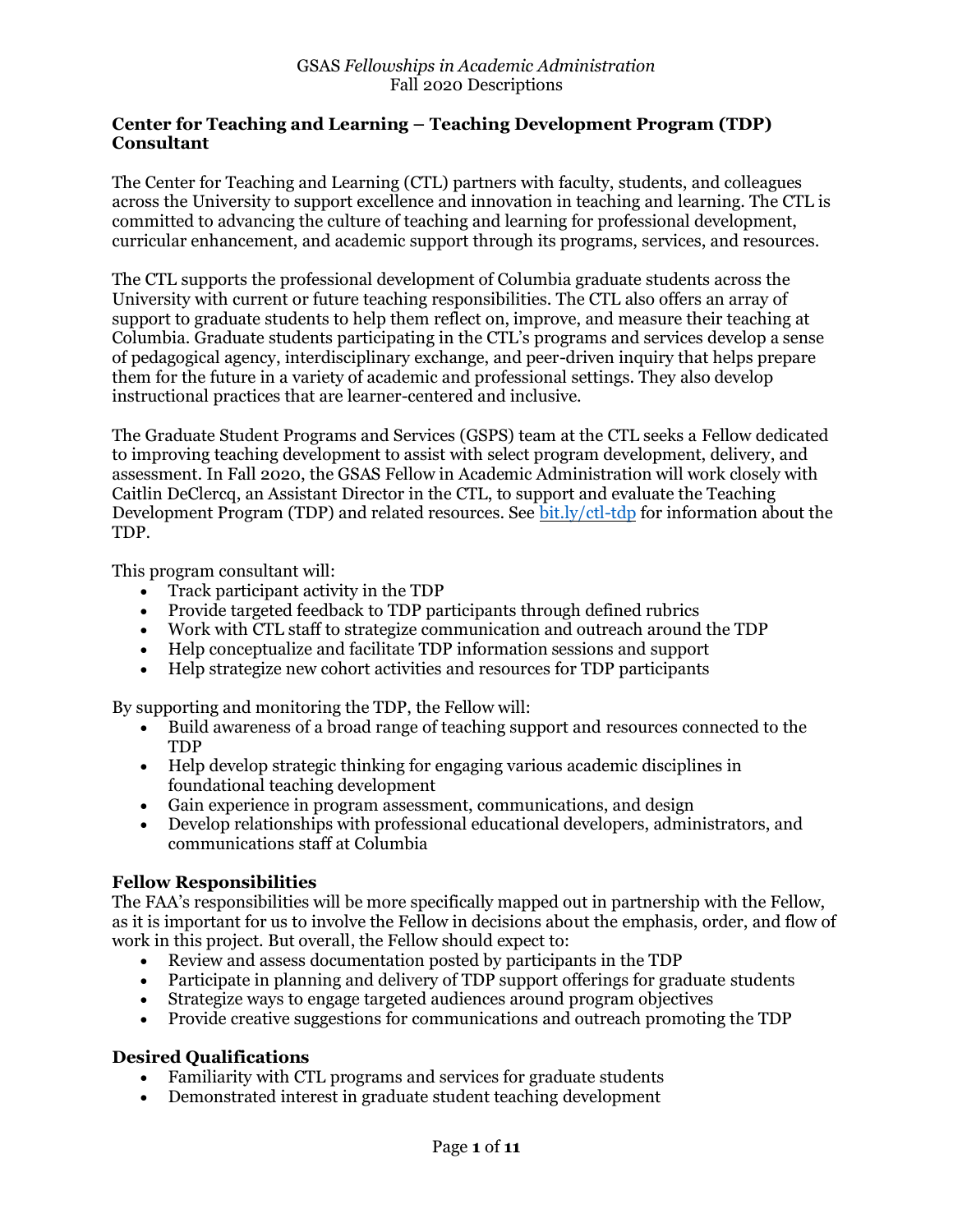- Strong digital organization skills
- Communication skills
- Familiarity with program goals and activities in the Teaching Development Program [\(bit.ly/ctl-tdp\)](http://bit.ly/ctl-tdp) is strongly encouraged, as is registration in the program itself. (Registration for the TDP is available at any time to current Columbia doctoral students.) Some familiarity with educational literature and the scholarship of teaching and learning is desirable, but not required.

### **Expected Fellow Time Commitment**

6-8 hours/week

### **Fellowship Mentor**

Caitlin DeClercq, Assistant Director, Graduate Student Programs and Services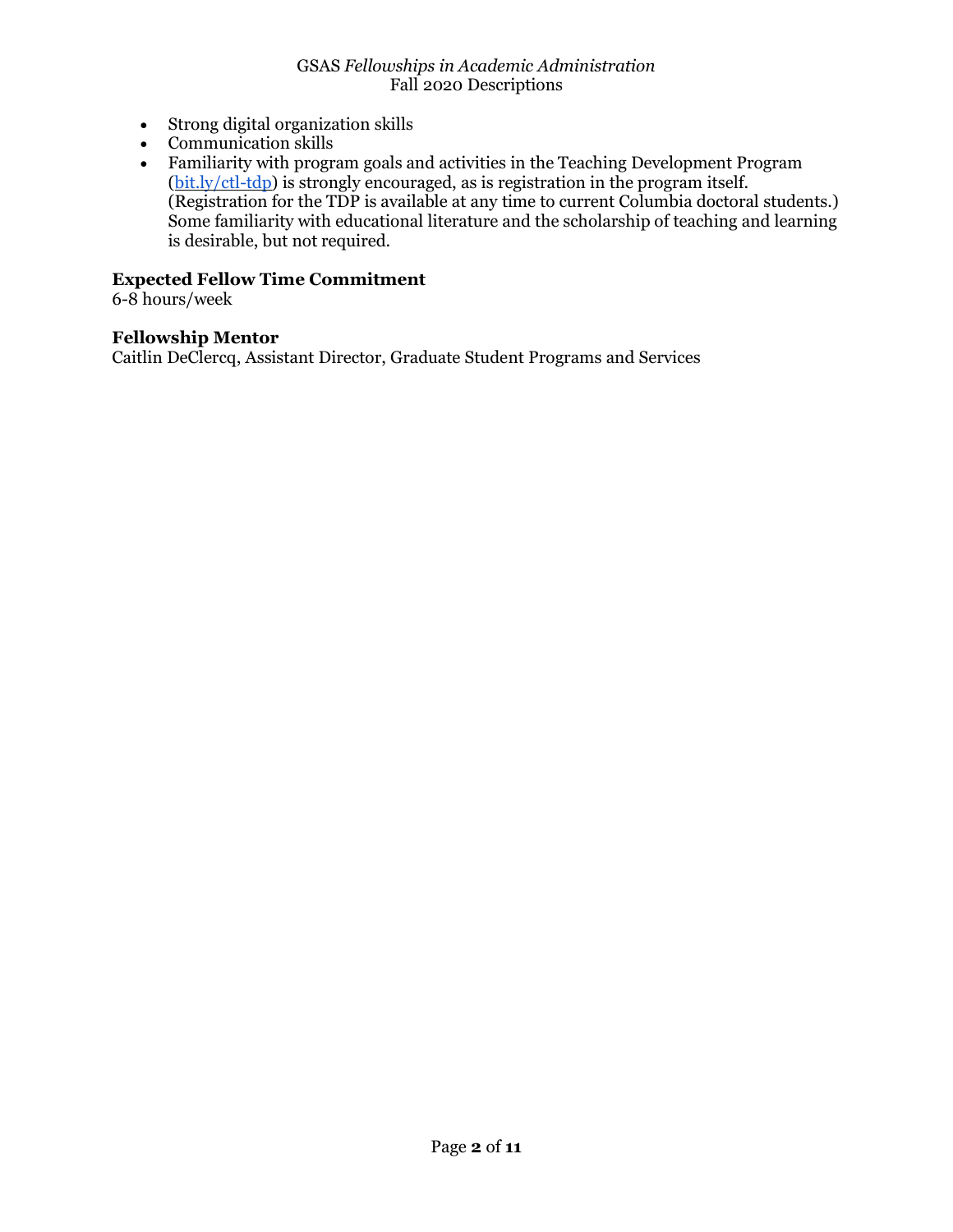### **Columbia College Academic Affairs – Curricular Committee Archival Fellow**

Columbia College Academic Affairs manages the development and administration of academic curriculum, policies, and procedures for the College; provides direction and support for our Core Curriculum; oversees the academic advising of our students; and assists the faculty of Columbia University in their exceptional work with our undergraduates. A key committee that Academic Affairs supports is the Committee on Instruction (COI), which is responsible for approving proposals for new majors and other academic programs, new courses, and policy changes. The Committee on Science Instruction (COSI) is a subcommittee of the COI, which focuses on the Science Requirement and, more broadly, science instruction in the undergraduate curriculum.

The Curricular Committee Archival Fellow will organize and analyze information pertaining to and archiving decisions made by the Committee on Science Instruction. By researching the history of approved courses, and the background of COSI decisions, the Fellow will gain an understanding of the ways that curriculum and academic policy are developed.

This position will focus specifically on creating an up-to-date, clear, searchable spreadsheet of decisions made by the COSI faculty members on petitions from transfer students. This will be a great resource for the Committee, both as an archive of past decisions, and potentially, as a source of record, which may help streamline review procedures

The Fellow will gain valuable knowledge and experience by assisting our office in support of the Committee on Science Instruction. The Fellow will learn about the course approval process, and the process of updating policies in the *Columbia College Bulletin* in order to provide a coherent base of knowledge for the creation of a useful archive. The Fellow will develop an understanding of undergraduate requirements at Columbia College: how they apply to individual students, and how they have developed and changed over time. One of the most interesting aspects of this position will be to see the undergraduate curriculum, policies, and procedures through new eyes.

### **Fellow Responsibilities**

- Archive the history of Committee on Science Instruction decisions on transfer student petitions and create a searchable document
- Analyze, discuss, and give feedback on patterns observed in the archived data
- Potentially assist in brief archival research projects that support COI-linked policies
- Potentially assist in the organization of materials for the Committee on Science Instruction

### **Desired Qualifications**

- Highly organized
- Strong computer skills (including familiarity with Excel and Google Docs)
- Ability to work well as part of a team

### **Expected Fellow Time Commitment**

5-10 hours/week

#### **Fellowship Mentor**

Amy Kohn, Associate Director of Academic Affairs, Curriculum Management, Columbia College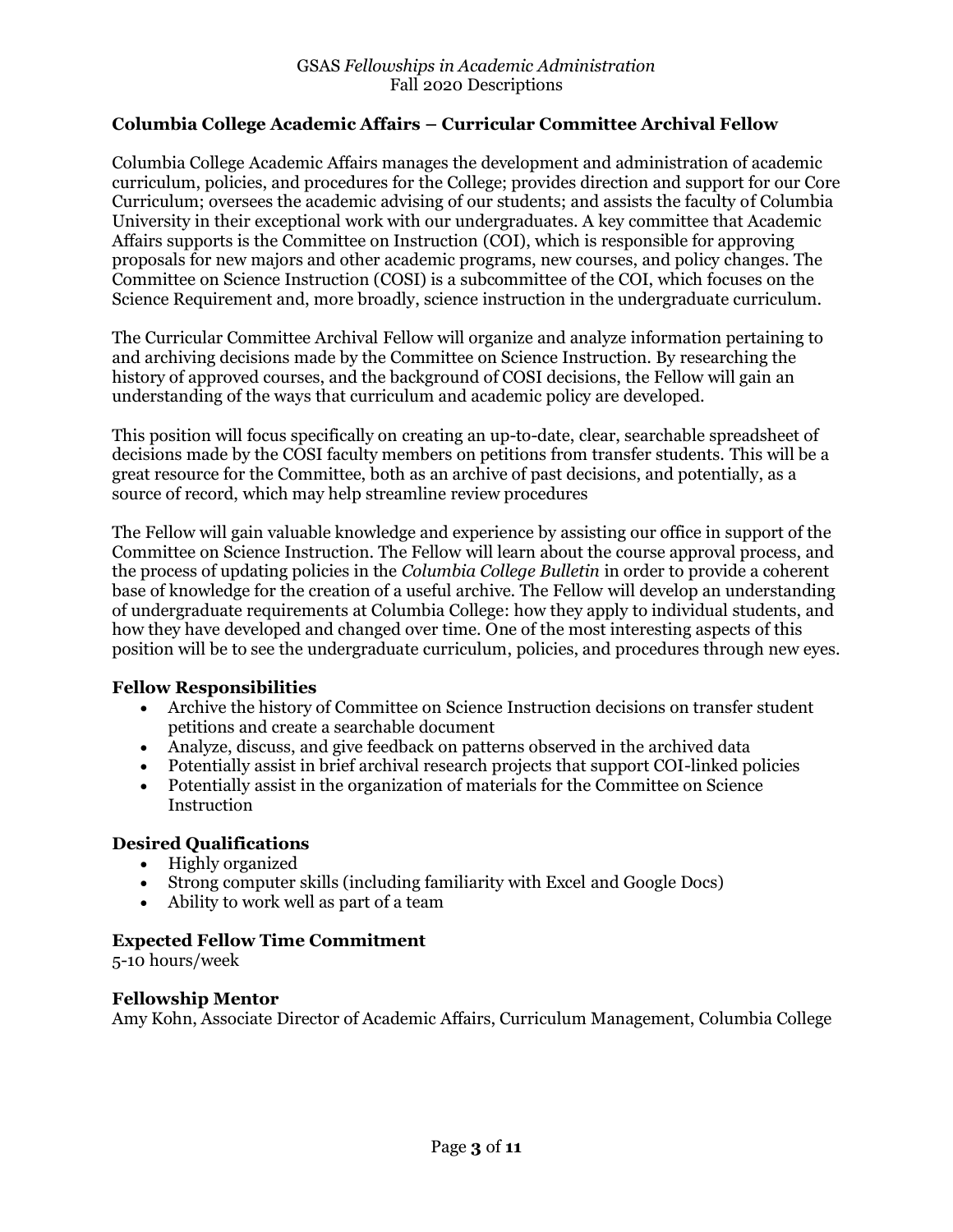# **Columbia Community Service – CCS 74th Annual Appeal – Donor Support**

Columbia University recognizes the importance of its location in New York City and seeks to link its research and teaching to the vast resources of a great metropolis. Columbia Community Service (CCS), a program of Government and Community Affairs, supports the University's efforts to be a good neighbor by providing a means for faculty, staff, and retirees to contribute to their employee-giving campaign. With funds raised through each annual campaign, CCS gives grants to over 50 local nonprofits that help to address the needs of underserved individuals in our local community. Grantees focus on everything from education, food and emergency services, eldercare, the arts, and the environment. CCS also facilitates in-kind contributions, volunteer opportunities, and workshops—connecting the University's resources to local nonprofits.

Every year, the staff of CCS work to inspire the employees of Columbia University, Barnard College, and Teachers College to contribute monetary gifts and/or time as volunteers to the annual campaign. The Fellow assigned to this project will assist the Director with updating the [Columbia Community Service website;](https://communityservice.columbia.edu/) preparing donor acknowledgement letters; recording contributions in the CRM donor management system, and assisting with events that engage University donors. Training for the CRM will be provided.

We expect the Fellow to gain skills in effective time management, data entry, and communications. We also plan for the Fellow to gain some knowledge and understanding of the employee-giving campaign process.

### **Fellow Responsibilities**

- Assist with promoting the CCS Campaign by developing content for communications and editing website content
- Respond to inquiries from the public and University administrators
- Assist with entering donations into a donor management system

### **Desired Qualifications**

- Excellent written and verbal communication skills
- Attention to detail
- Exceptional interpersonal skills

### **Expected Fellow Time Commitment**

5-10 hours/week

### **Fellowship Mentor**

Joan Griffith Lee, Director of Columbia Community Service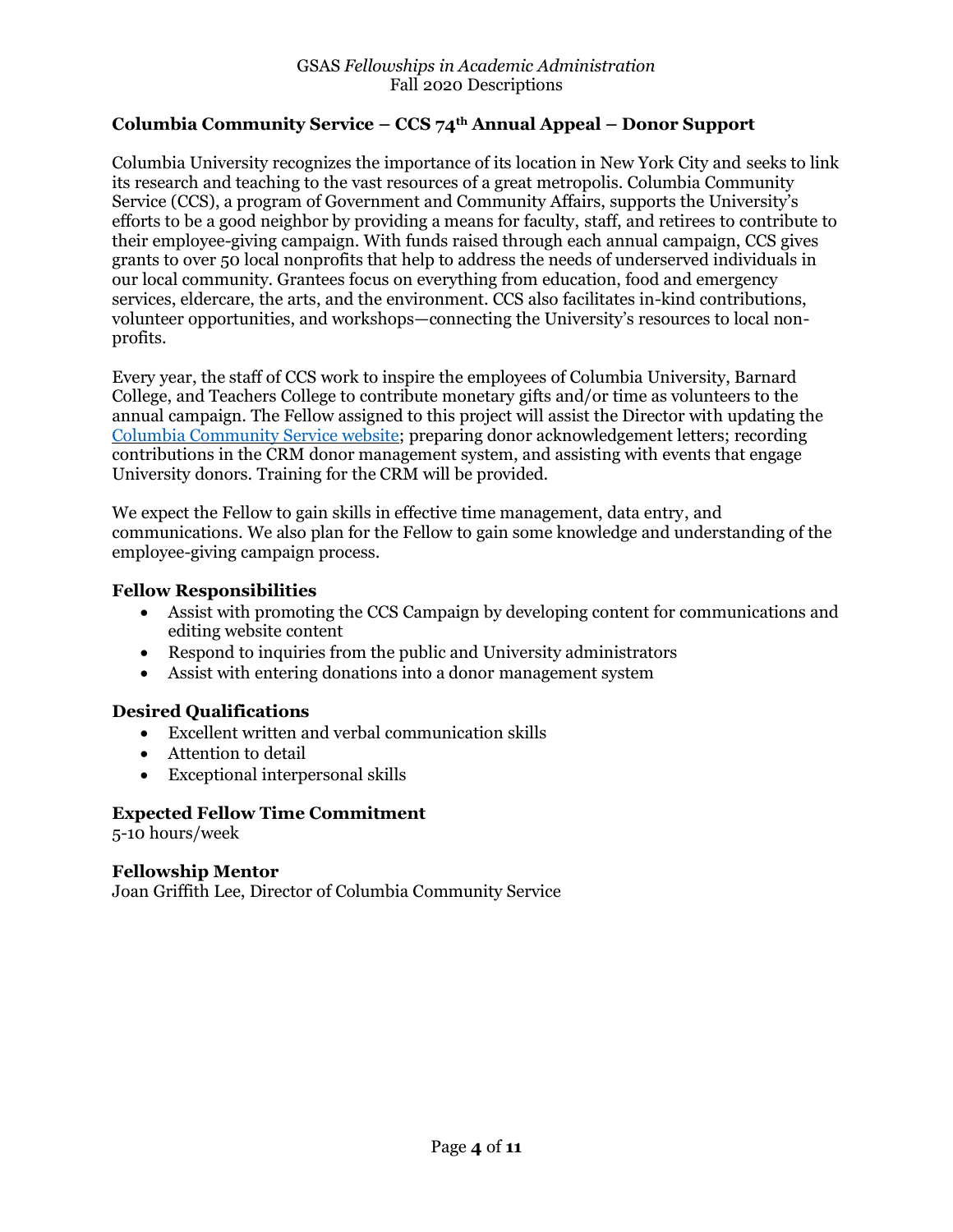### **Columbia Engineering Professional Development and Leadership Program – Online Content Management**

The Professional Development and Leadership (PDL) program empowers and educates Columbia engineers to maximize performance and achieve their full potential to become engineering leaders of today and tomorrow. PDL's core modules provide engineers with skills and perspectives needed to succeed in a fast-changing technical climate. The program consists of an array of engagements, online and in-person (i.e., courses, workshops, labs, and competitions), where students develop professionally. The program is fully online for Fall 2020.

The PDL team is entering a level of maturity as we enter our fourth year as a degree requirement within SEAS. Our small-but-mighty team would appreciate a partner to expand our brand now that we have more robust, consistent offerings. For the FAA Fellow specifically, this will take shape in the form of creating and curating a social media presence to highlight guest instructors, development opportunities, and tips from our sessions on websites, LinkedIn, and Instagram (as well as other platforms that the Fellow recommends). The goals of this social media presence are to increase awareness, engagement, and demand for PDL resources and offerings. This MS professional development degree requirement is one of few programs of its kind, and we would like to display the great work being done to set the standard across industries and programs nationally. Additionally, with all PDL occurring online in Fall 2020, connecting with our students through social media has taken on an increased importance.

Through their work, the PDL Fellow will gain the following:

- A greater understanding of curriculum development and academic program management
- A hands-on experience developing a social media communication strategy to reach Columbia Engineering students as well as peer and industry colleagues across the country
- A more agile ability to translate feedback into action items and implement for future projects
- Exposure to social media analytics
- An appreciation for the various moving pieces of the higher education system and its strategic planning, structure, culture, and policies

### **Fellow Responsibilities**

- Review existing social media presence of the PDL program and Columbia Engineering
- Develop new social media strategy based on proposed modifications to content, timing, and design
- Develop content for the PDL website and social media accounts, highlighting what is happening in the program
- Collect and report on social media analytics to assess communications strategy (time permitting)
- Attend select program sessions to better understand the program content, occasionally assist in program sessions, and deliver recommendations for future development
- Based on the Fellow's interest, there are also opportunities to work with other aspects of the PDL program.

### **Desired Qualifications**

- Excellent written and verbal communication skills and analytical skills
- Knowledge of basic computer and web applications
- Efficiently able to organize work time and manage projects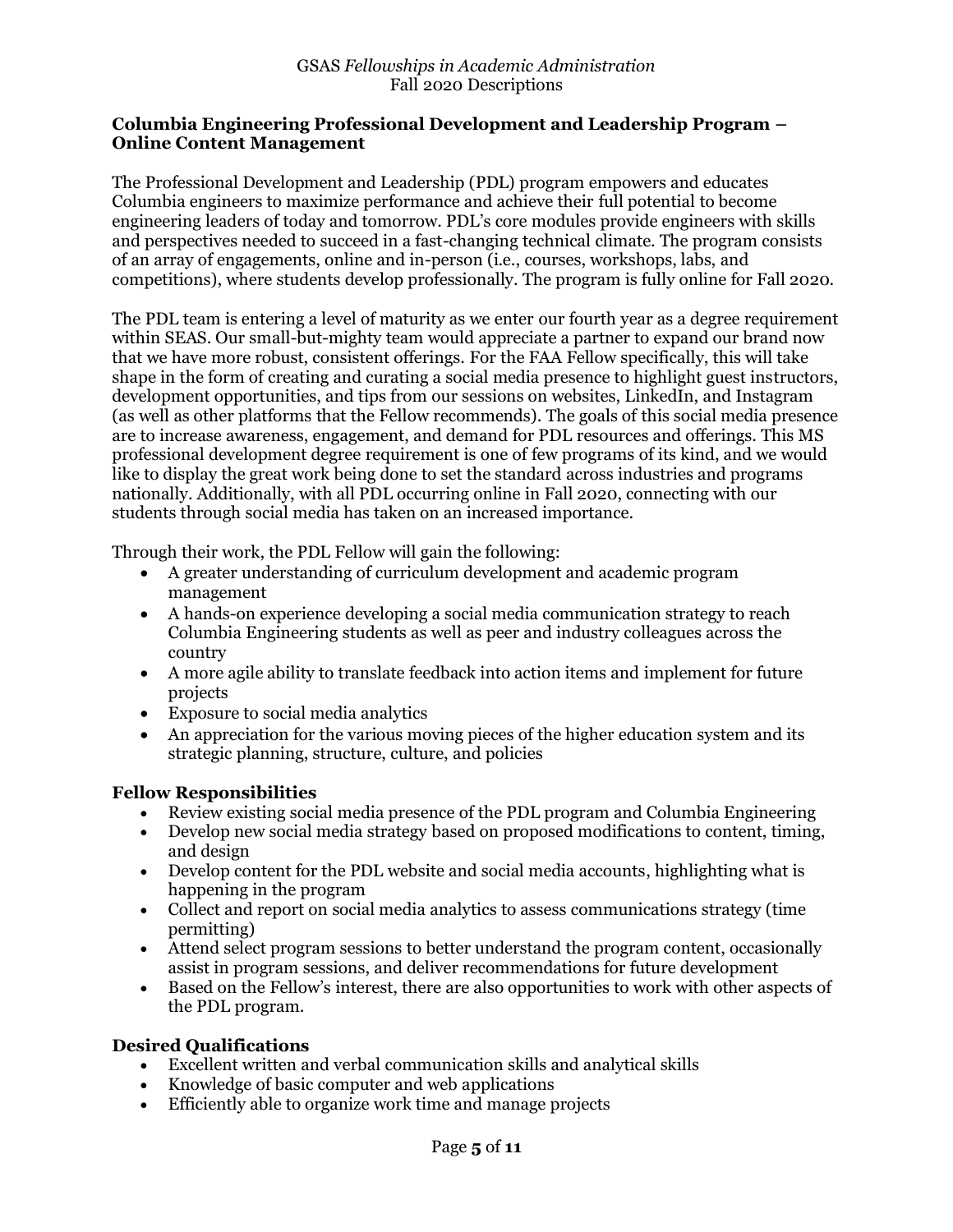- Attention to detail is critical.
- Forward-thinking attitude and sense of humor a must.

### **Expected Fellow Time Commitment**

5-10 hours/week

### **Fellowship Mentors**

Gabby Lilienthal, PDL Program Manager and Elizabeth Strauss, PDL Associate Director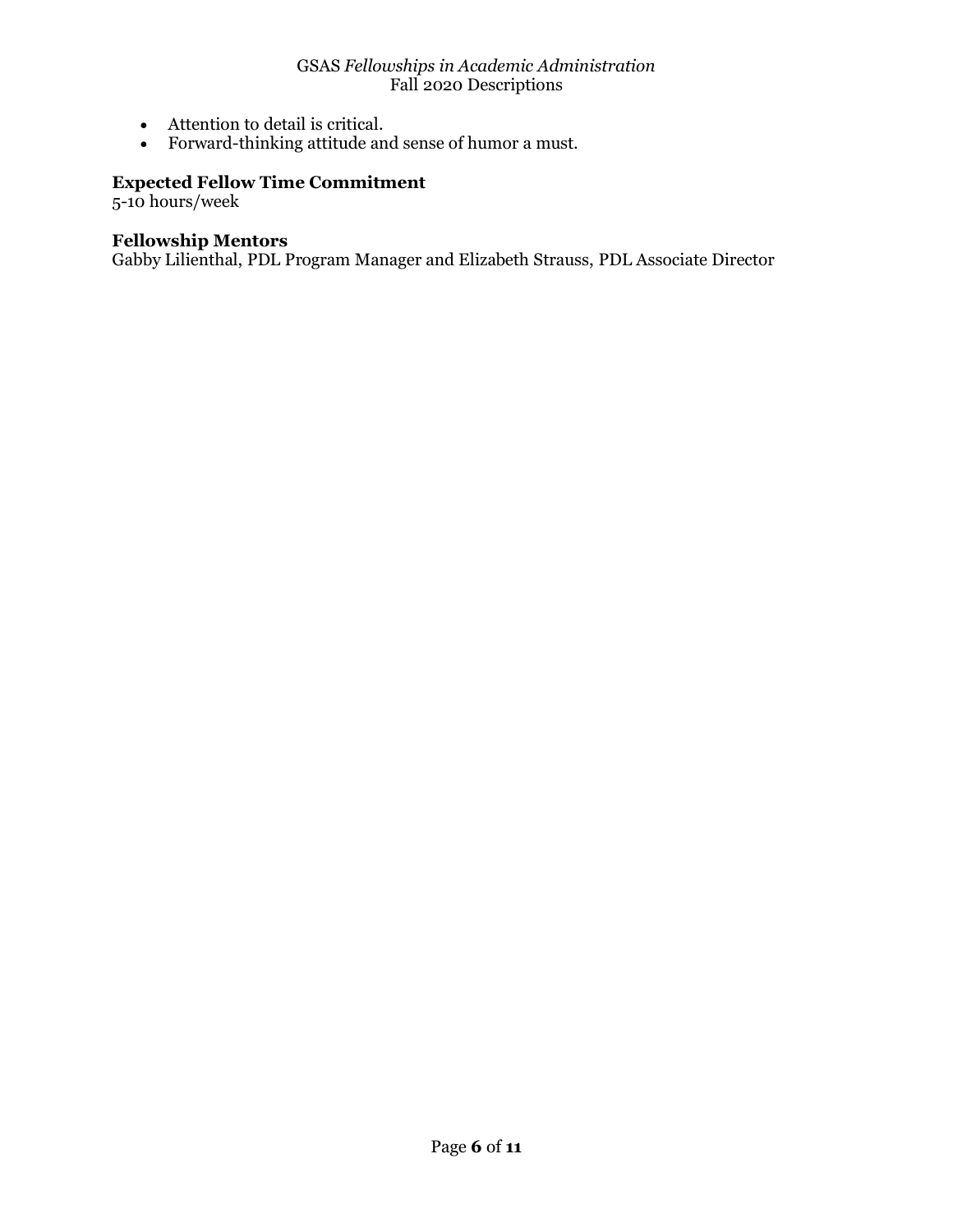# **Columbia University Libraries Digital Scholarship – Digital Publishing Fellow**

The Digital Scholarship division of Columbia University Libraries provides a suite of services that respond to and anticipate the needs of Columbia's research and learning communities. We assist students, faculty, researchers, and staff in information management, digital literacy, systems-support and development for online publishing, and engagement with technology.

The Libraries' digital publishing program supports the development of quality, open-access scholarship in the form of journals and dynamic digital projects, and provides educational opportunities and publishing advice to both project creators and authors. We seek collaborations with Columbia-affiliated faculty and students who want to ask new questions of their communities, play at the borders of currently canonized fields, open new pathways of inquiry, explore innovative methods, and include new and traditionally underrepresented voices in the scholarly conversation.

Our core publishing offerings include web hosting on Open Journals System (OJS), Wordpress, and minimal computing (Jekyll, Ed.) platforms, as well as platforms for digital monographs and multimedia scholarly projects such as Scalar, Omeka, and StoryMaps. Our services include the preservation of open, published content in Columbia's research repository, Academic Commons, access to publication analytics, registration with general and disciplinary catalogs and indexes, and the provision of persistent, unique identifiers (DOIs). Through educational opportunities, including workshops, events, and individual consultations, we also aim to inculcate ethical publishing practice, confidence in author rights and copyright, and effective management of personal scholarly portfolios and online reputations.

The Digital Scholarship publishing program seeks a Fellow in Academic Administration to support the publication of a flagship digital, multimedia monograph that will be published using [Scalar](https://scalar.me/anvc/scalar/) software in December 2020. This project, written by a member of the Columbia History research faculty, aims to recast the history of diversity in Europe and make it accessible to a global, public audience. Taking full advantage of the digital format, this publication will include images and videos, links to web resources, and interactive maps. The project will be subject to a rigorous peer review process, thorough structural editing, copyediting and proofreading, and a review of all media content to ensure appropriate legal use. The Fellow, under the supervision of the Digital Publishing Librarian, will help to complete this project by helping to construct interactive multimedia elements, review the use of media throughout the text, and review the organization and usability of a complex multimodal publication.

The Fellow will have the opportunity to work closely with the Digital Publishing Librarian and will gain insight into developmental editing for a digital publication including managing peer review and digital project management.

The Fellow will become highly proficient in using Scalar and will understand the editorial lifecycle of a single-author, monographic work. The Fellow will also be introduced to responsible media asset management, use of copyrighted materials, and applying for permissions.

This may be a particularly interesting opportunity for a graduate student who is interested in learning more about the academic publishing industry or scholarly communications.

### **Fellow Responsibilities**

• Learn to use Scalar and its editorial workflow management features under the training of the Digital Publishing Librarian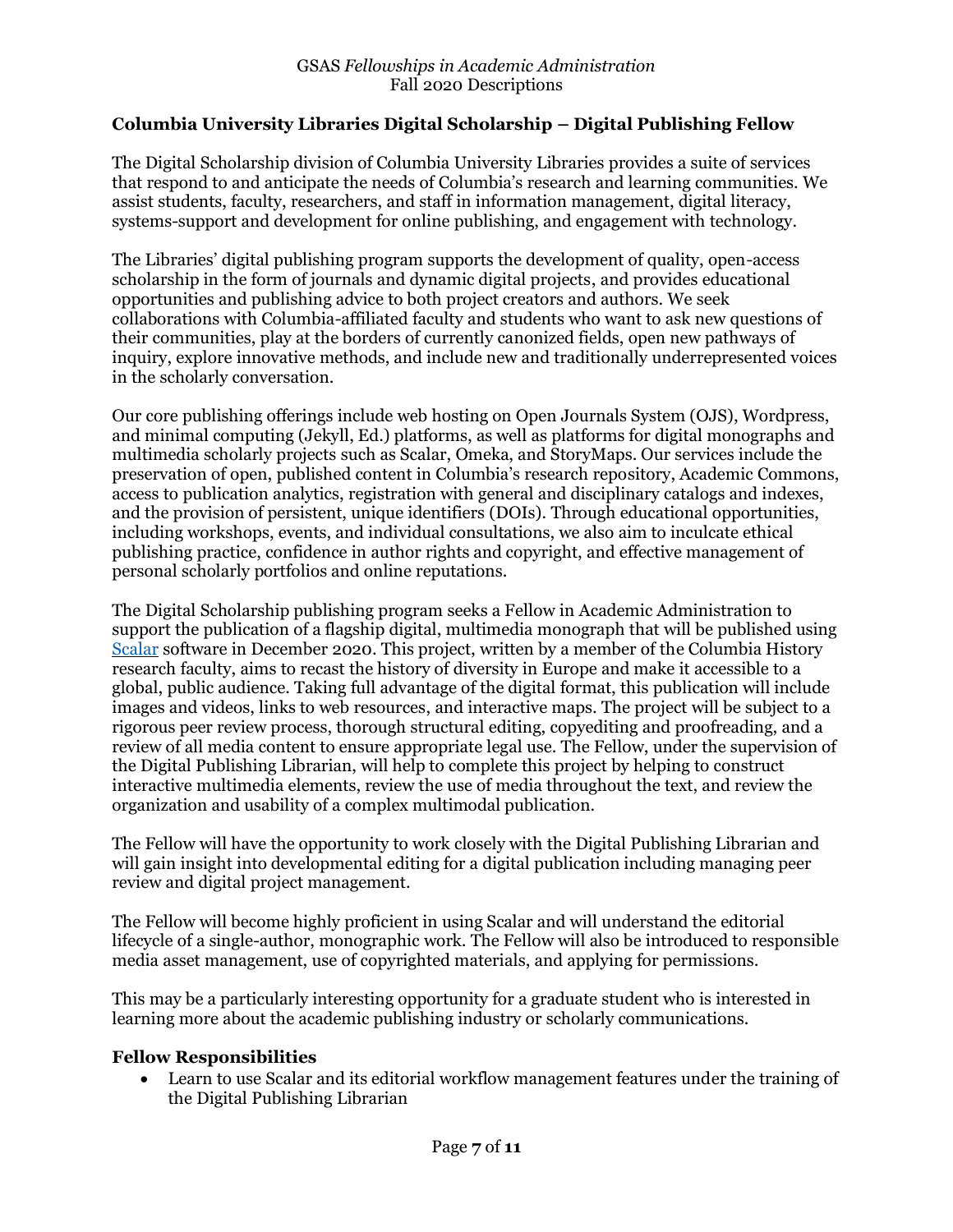- Review the use of media to ensure any copyrighted content has been appropriately used and apply for permissions from rights holders
- Create interactive maps and other multimedia elements to enhance the publication
- Closely review the structure and content of the project to ensure a professional product

### **Desired Qualifications**

- Attention to detail
- Ability to work independently and prioritize tasks
- Excellent computer skills and the ability to learn new software and digital tools
- Strong writing and communication skills
- Familiarity with disciplinary stylistic and citational conventions

# **Expected Fellow Time Commitment**

5-10 hours/week

### **Fellowship Mentor**

Michelle Wilson, Digital Publishing Librarian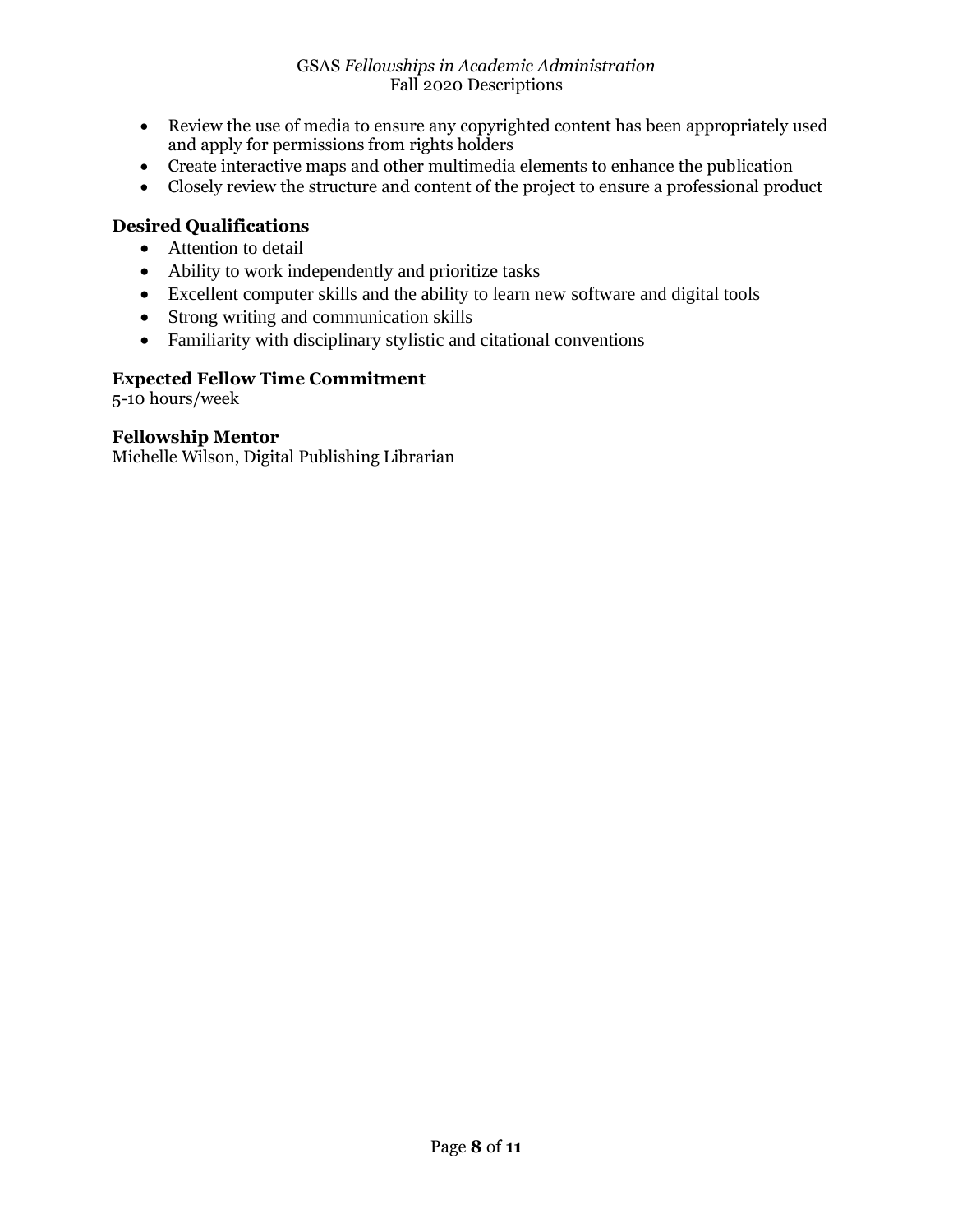#### **Executive Vice President for Arts and Sciences – Data Support for A&S Inclusion, Diversity, Equity, Access Strategies (IDEAS)**

The Office of the Executive Vice President for Arts and Sciences (A&S) supports all members of A&S, including academic units, faculty, and staff on needs spanning academic, administrative, and financial domains. These include, but are not limited to, faculty affairs, academic planning, equity and diversity, housing, financial planning, staffing, institutional research, and general administrative needs. The Associate Director for Faculty Diversity and Development works within the office of the EVP to develop and oversee Arts and Sciences' efforts to promote the diversity and professional development of the Arts and Sciences faculty.

IDEAS - Developing Inclusion, Diversity, Equity, Access Strategies is a new initiative within Arts and Sciences that aims to implement and support the development of diversity strategic plans across all departments in A&S. The initiative, which will be held as a pilot this academic year, will include up to six departments with representation across all academic divisions (Humanities, Social Science, and Natural Sciences). The initiative will support departments in learning about racial justice and equity in academia and exploring data, resources, and best practices to improve inclusion, diversity, and equity in their departments.

In order for departments to develop informed diversity strategic plans, our office (and FAA Fellow) will provide support in the form of data collection and the sharing of successful diversity models at other institutions. The Fellow may also engage in other data collection, research, and presentation tasks related to furthering other diversity supporting goals for the office.

The Fellow will develop a knowledge of the state of diversity planning at Columbia A&S as well as a general sense for the DEI pulse of US academic institutions in general. The Fellow will also develop data sourcing skills and learn about the different networks and databases that exist to manage diversity-specific data, as well as develop skills to present this information to supervisors and to other audiences via presentations and the A&S diversity website.

### **Fellow Responsibilities**

- Collect data to help departments make informed decisions (e.g., What is the diversity in the national pool of students in Art History and Archaeology?)
- Research diversity efforts at other colleges and universities across the country
- Collect data on diversity of graduate school applicant pools nationwide
- Present and disseminate data in presentations and on A&S website

### **Desired Qualifications**

- Commitment to advancing diversity in the academy
- Highly organized and competent with GSuite and Microsoft Office
- Ability to handle and maintain confidentiality of sensitive data and information regarding internal DEI planning
- Experience with website development (Drupal) preferred, but not required

### **Expected Fellow Time Commitment**

8-10 hours/week

### **Fellowship Mentor**

Natalie Nevárez, Associate Director for Faculty Diversity and Development, Office of the Executive Vice President of Arts and Sciences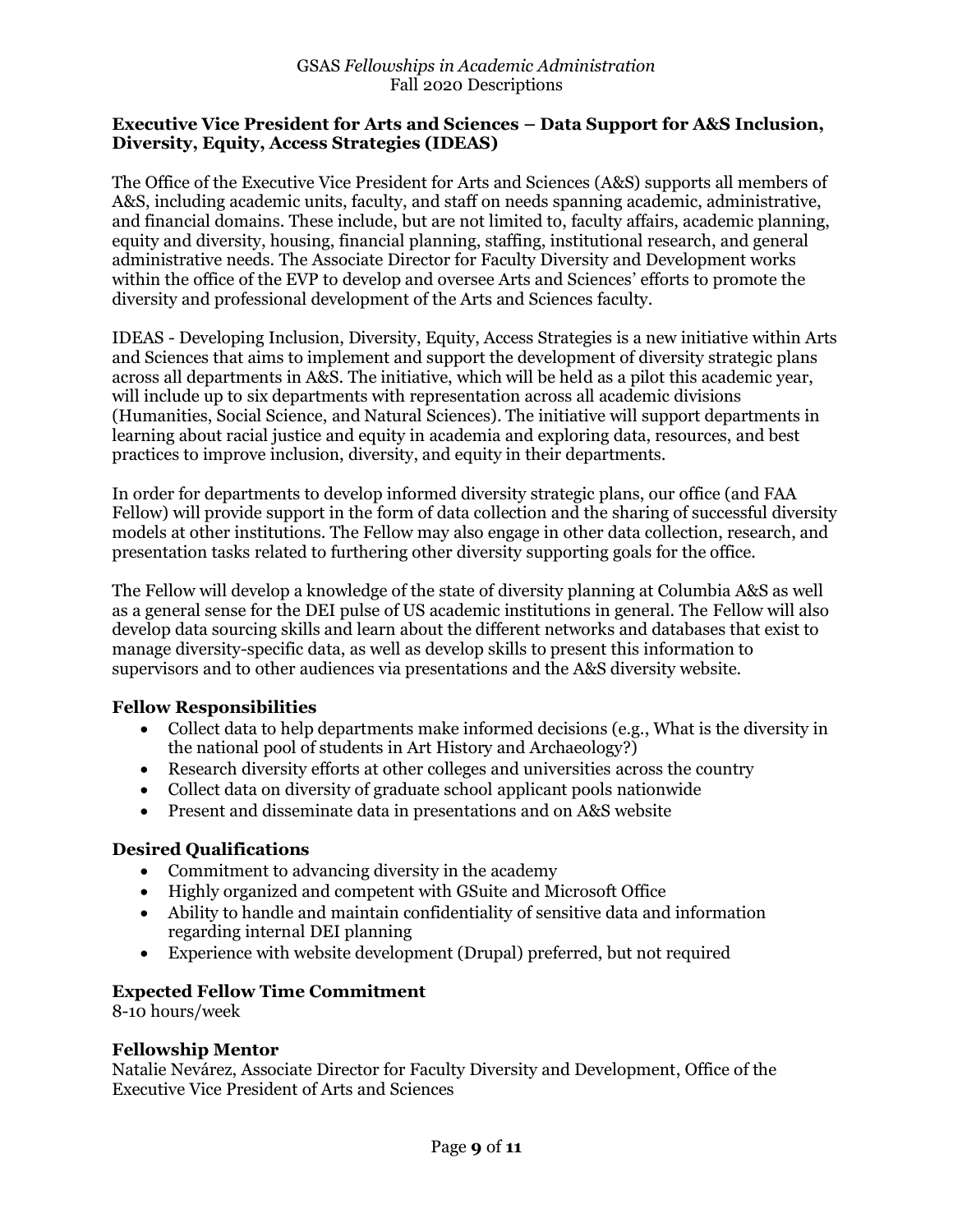### **Society of Fellows and Heyman Center for the Humanities – Activating the Archives**

The Society of Fellows (SoF)/Heyman provides Columbia University and the greater New York City area with the intellectual and physical space necessary for wide-ranging discussion and collaboration across the humanities and human sciences. Through lectures, conferences, readings, performances, workshops, and other forms of engagement, we aim to share thinking, explore issues of urgent interest and common concern, and enhance the role of the humanities in serving the public good.

We seek to activate and present our vast archives so that they become more usable for our constituents. The project would involve helping us to summarize the archives, find themes within the archives, work with faculty to act as guest "curators" of material, and then contribute ideas as to how to present the archival material in an engaging and usable way.

We envision the project rolling out over the course of the academic year in two phases:

**Fall 2020**: Create a document that summarizes the full extent of the archives and their locations. (The archives include some non-digitized audio, a significant amount of video, and additional material.) This would not be a catalog, per se, but more of an overview of major themes and where to locate related media, so that as conduct projects, we can catalog while working.

**Spring 2021:** Create at least one to two models for presenting the archives publicly.

**Note:** While this FAA position is only for Fall 2020, this fellowship may be renewed for Spring 2021.

In this role, the Fellow would learn how to manage a project from conception to completion, working with faculty and administrators along the way. They would also gain valuable communications experience in thinking through how to transcend the boundaries of the academy and engage new audiences in our work. We would like the Fellow to contribute ideas on how to develop the presentation of our archival material and to develop a framework for working with faculty. They will also learn how a center works with multiple stakeholders across campus and how to get buy-in from others in the Columbia community.

### **Fellow Responsibilities**

- Gain familiarity with material in SOF/Heyman archives
- Contribute ideas for how to activate and publicize that content
- Work with faculty who might be thematic guest curators of archival material
- Execute presentation of material once a format has been agreed upon
- Attend programming meeting (or part of programming meeting) weekly

### **Desired Qualifications**

- Familiarity and proficiency with different media
- Media organization skills (or strong organization skills)
- Good communication skills
- Curiosity and interdisciplinary mindset
- Flexibility